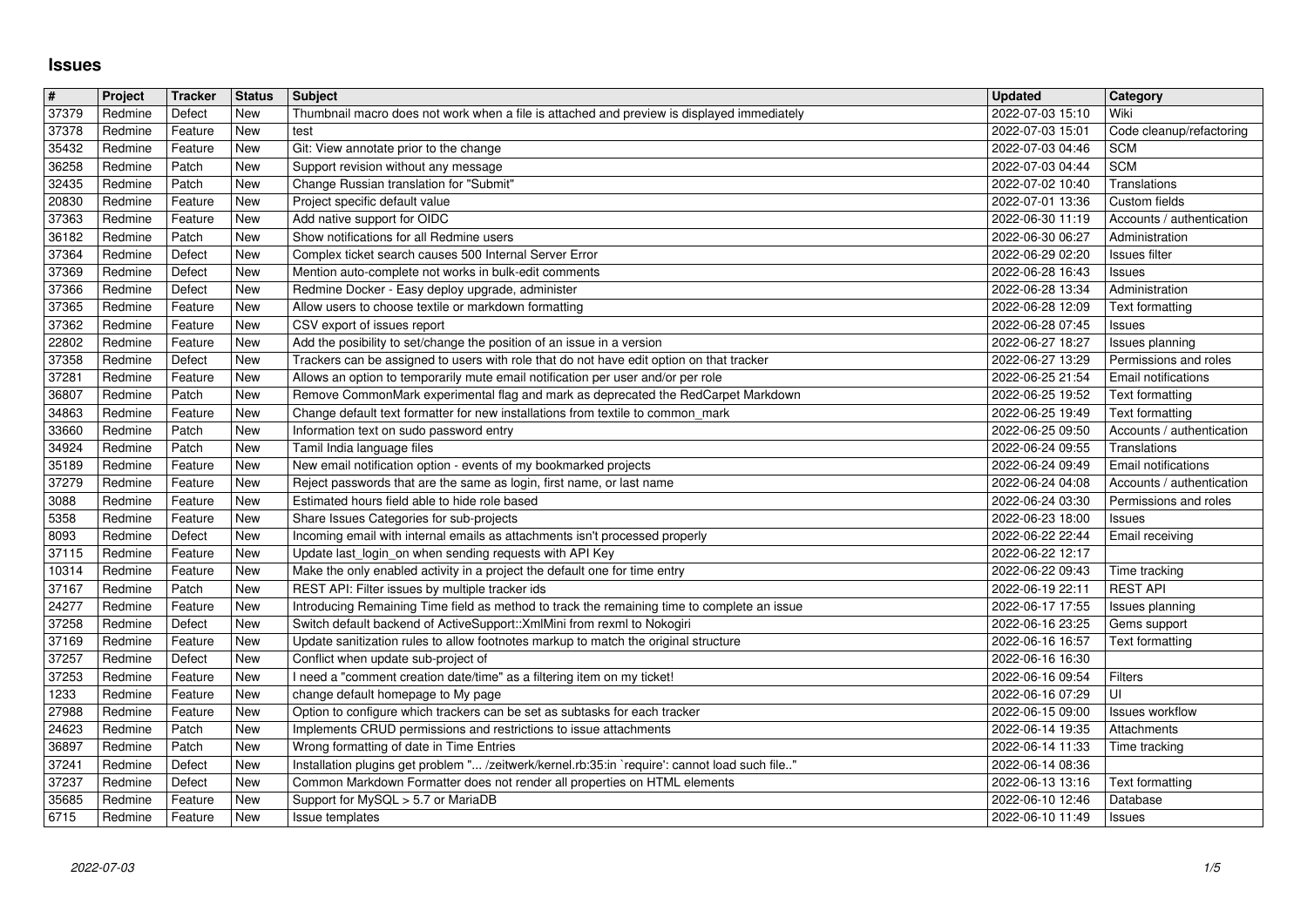| $\overline{\mathbf{H}}$ | Project            | <b>Tracker</b>     | <b>Status</b>     | Subject                                                                                                                                            | <b>Updated</b>                       | <b>Category</b>                       |
|-------------------------|--------------------|--------------------|-------------------|----------------------------------------------------------------------------------------------------------------------------------------------------|--------------------------------------|---------------------------------------|
| 37127                   | Redmine            | Feature            | New               | Remove attachment based on minimum file size.                                                                                                      | 2022-06-10 04:51                     |                                       |
| 37224<br>12005          | Redmine<br>Redmine | Defect<br>Feature  | New<br>New        | Add watchers to issue<br>Mightful workflow field enhancement: hide                                                                                 | 2022-06-08 23:17<br>2022-06-06 14:39 | Issues permissions<br>Issues workflow |
| 12579                   | Redmine            | Feature            | New               | Ability to assign issues to multiple users                                                                                                         | 2022-06-05 05:04                     | Issues                                |
| 29649                   | Redmine            | Patch              | New               | Rake task to export wiki to HTML/PDF                                                                                                               | 2022-06-02 15:25                     | Wiki                                  |
| 37192                   | Redmine            | Defect             | New               | Missing datepicker-en-US.js                                                                                                                        | 2022-06-02 07:31                     | 118n                                  |
| 5458<br>202             | Redmine<br>Redmine | Feature<br>Feature | New<br>New        | Extend Start/Due date to include time<br>Textilization of Documents, News and Timelog-entry comments                                               | 2022-06-01 09:12<br>2022-06-01 09:05 | Issues<br>Text formatting             |
| 1086                    | Redmine            | Feature            | New               | Fine grained permissions                                                                                                                           | 2022-06-01 08:56                     | Permissions and roles                 |
| 37176                   | Redmine            | Feature            | New               | Mutli language public queries                                                                                                                      | 2022-05-31 10:50                     | Translations                          |
| 3972                    | Redmine            | Feature            | New               | Translation for field values                                                                                                                       | 2022-05-31 10:14                     | 118n                                  |
| 4939<br>37173           | Redmine<br>Redmine | Feature<br>Feature | <b>New</b><br>New | List of tasks filtered as OR and not AND<br>Better UX in sidebar                                                                                   | 2022-05-30 20:15<br>2022-05-30 18:19 | Issues filter<br>l UI                 |
| 13296                   | Redmine            | Feature            | New               | Permits defining a default "due date"                                                                                                              | 2022-05-27 13:50                     | Issues                                |
| 37166                   | Redmine            | Defect             | New               | Roles of a project member can be made empty                                                                                                        | 2022-05-27 11:54                     | Project settings                      |
| 37165<br>37164          | Redmine<br>Redmine | Defect<br>Defect   | New<br>New        | Can not get anonymous user using User.find<br>Copying a role does not copy custom field visibility                                                 | 2022-05-27 04:15<br>2022-05-26 23:21 | Administration                        |
| 37048                   | Redmine            | Defect             | New               | generate redmine_plugin is broken for Redmine 5                                                                                                    | 2022-05-24 10:41                     |                                       |
| 24013                   | Redmine            | Feature            | New               | Firebird and RedDatabase support                                                                                                                   | 2022-05-20 16:17                     | Database                              |
| 37142                   | Redmine            | Defect             | New               | redmine:send_reminders NOT work                                                                                                                    | 2022-05-20 11:16                     | Email notifications                   |
| 37123<br>37114          | Redmine<br>Redmine | Feature<br>Defect  | New<br>New        | How to access the "Link values to URL" using API<br>syntax issue - "table in indent paragraph"                                                     | 2022-05-16 11:07<br>2022-05-16 01:48 | <b>REST API</b><br>Text formatting    |
| 37108                   | Redmine            | Feature            | New               | Support all variation of same character in persian/arabic scripts                                                                                  | 2022-05-11 14:44                     |                                       |
| 37104                   | Redmine            | Defect             | New               | convert emails into tickets with different projects                                                                                                | 2022-05-11 14:05                     | Email receiving                       |
| 2911<br>37099           | Redmine<br>Redmine | Feature<br>Feature | New<br><b>New</b> | Add time filter to issues summary report<br>Add regexps to parse more SCM messages                                                                 | 2022-05-10 17:14<br>2022-05-09 18:01 | Issues<br><b>SCM</b>                  |
| 8488                    | Redmine            | Feature            | New               | Create an 'Involve' mechanism to private issues                                                                                                    | 2022-05-09 13:18                     | Issues                                |
| 9750                    | Redmine            | Feature            | New               | Archive elements in a list custom field                                                                                                            | 2022-05-06 13:52                     | Custom fields                         |
| 37077                   | Redmine            | Feature            | New               | "Unifying" core/custom field logic                                                                                                                 | 2022-05-06 00:14                     | Custom fields                         |
| 36969<br>37072          | Redmine<br>Redmine | Defect<br>Defect   | New<br>New        | EmailAddress regex matches invalid email addresses<br>button_save_object should not downcase label_query                                           | 2022-05-05 09:08<br>2022-05-05 05:22 | Accounts / authentication<br>118n     |
| 36320                   | Redmine            | Feature            | New               | Migrate to Rails 7                                                                                                                                 | 2022-05-04 10:26                     | Rails support                         |
| 11530                   | Redmine            | Feature            | New               | Support hooks in mailer                                                                                                                            | 2022-05-01 22:30                     | Email notifications                   |
| 37062                   | Redmine            | Feature            | New               | Possibility to move custom fields before the built-in fields                                                                                       | 2022-04-30 10:33                     | UI                                    |
| 35192<br>37038          | Redmine<br>Redmine | Defect<br>Defect   | New<br>New        | Watchers pop up window appears after a long time<br>Email notifications error                                                                      | 2022-04-29 09:32<br>2022-04-26 22:33 | Issues<br>Email notifications         |
| 30771                   | Redmine            | Defect             | New               | Author of issue is listed at assignee drop box                                                                                                     | 2022-04-26 16:31                     | Permissions and roles                 |
| 36162                   | Redmine            | Feature            | New               | Add notification reason to the email instead of the default static email footer                                                                    | 2022-04-26 15:20                     | <b>Email notifications</b>            |
| 37008                   | Redmine            | Defect             | New               | Custom query                                                                                                                                       | 2022-04-22 14:49 Search engine       |                                       |
| 37007<br>37005          | Redmine<br>Redmine | Defect<br>Feature  | New<br>New        | Switching project in "New Issue" shows wrong fields and uses disallowed default tracker<br>Filter the issue whose status changed to open last week | 2022-04-22 14:39<br>2022-04-22 12:07 | Issues permissions<br><b>Filters</b>  |
| 18556                   | Redmine            | Feature            | New               | Add ability to configure limit of attachments at once                                                                                              | 2022-04-21 14:41                     | Attachments                           |
| 37000                   | Redmine            | Defect             | New               | Repositories are not displaying properly at 125% in Safari 15.4                                                                                    | 2022-04-21 12:15                     | l UI                                  |
|                         |                    |                    |                   |                                                                                                                                                    |                                      |                                       |
|                         |                    |                    |                   |                                                                                                                                                    |                                      |                                       |
|                         |                    |                    |                   |                                                                                                                                                    |                                      |                                       |
|                         |                    |                    |                   |                                                                                                                                                    |                                      |                                       |
|                         |                    |                    |                   |                                                                                                                                                    |                                      |                                       |
|                         |                    |                    |                   |                                                                                                                                                    |                                      |                                       |
|                         |                    |                    |                   |                                                                                                                                                    |                                      |                                       |
|                         |                    |                    |                   |                                                                                                                                                    |                                      |                                       |
|                         |                    |                    |                   |                                                                                                                                                    |                                      |                                       |
|                         |                    |                    |                   |                                                                                                                                                    |                                      |                                       |
|                         |                    |                    |                   |                                                                                                                                                    |                                      |                                       |
|                         |                    |                    |                   |                                                                                                                                                    |                                      |                                       |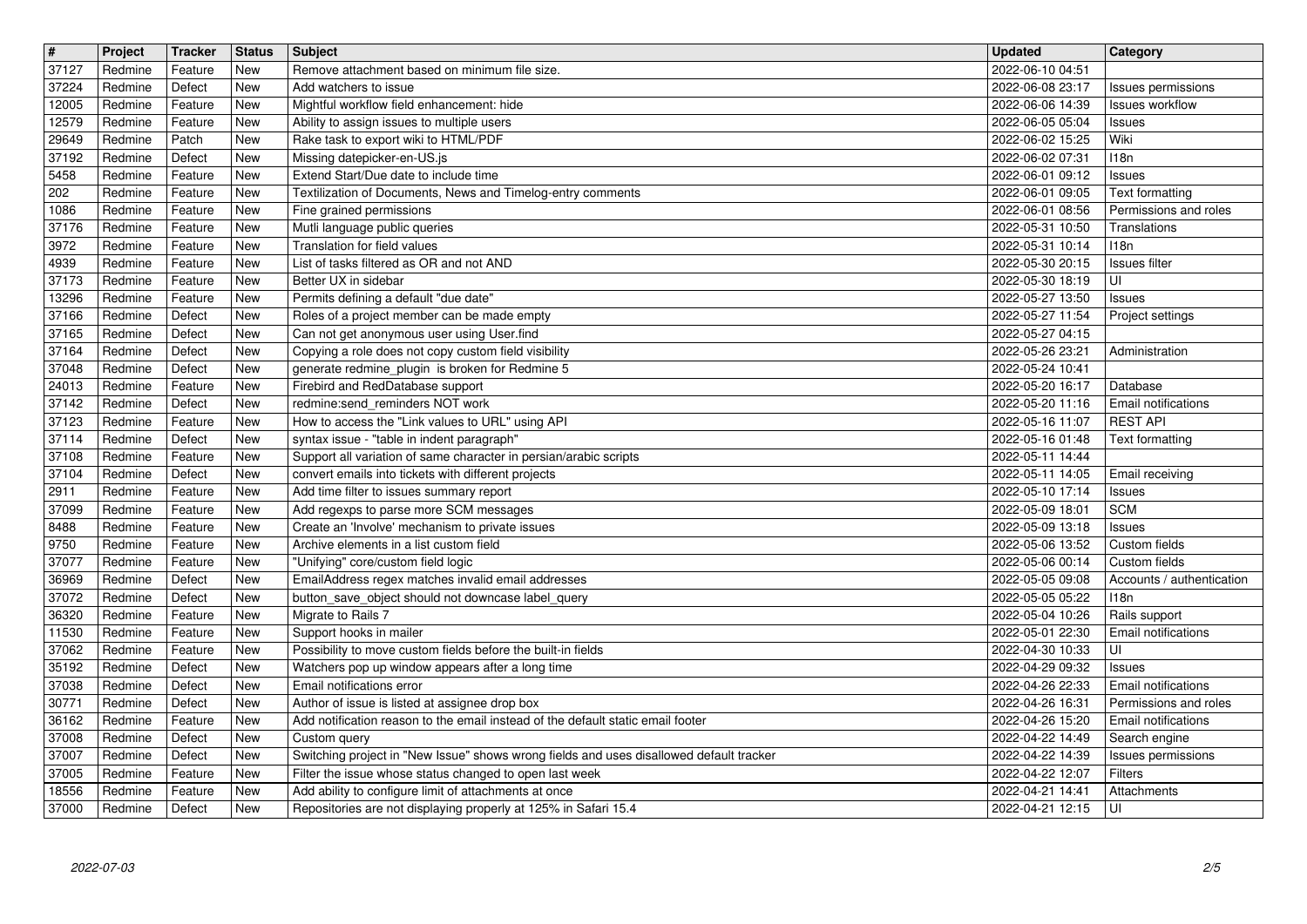| $\boxed{\texttt{#}}$ | Project                   | Tracker            | <b>Status</b>     | <b>Subject</b>                                                                                                                                                          | <b>Updated</b>                                         | <b>Category</b>              |
|----------------------|---------------------------|--------------------|-------------------|-------------------------------------------------------------------------------------------------------------------------------------------------------------------------|--------------------------------------------------------|------------------------------|
| 34287                | Redmine                   | Feature            | <b>New</b>        | Use searchable project selectbox in issue create/update form                                                                                                            | 2022-04-21 06:58                                       | Issues                       |
| 1712<br>36967        | Redmine<br>Redmine        | Feature<br>Defect  | <b>New</b><br>New | add custom fields that are calculations of other fields<br>issue#create difference error patterns between project_id inside and outside with none member condition      | 2022-04-18 14:32<br>2022-04-18 09:56                   | Custom fields<br>Issues      |
| 31043                | Redmine                   | Feature            | <b>New</b>        | Search/filter users in backend                                                                                                                                          | 2022-04-17 13:19                                       | Administration               |
| 4687                 | Redmine                   | Feature            | New               | Add copy project permission                                                                                                                                             | 2022-04-14 03:54                                       | Projects                     |
| 36852                | Redmine                   | Feature            | New               | Load and use bash/system ENV variables in config YML files                                                                                                              | 2022-04-12 18:16                                       |                              |
| 35920<br>25129       | Redmine<br>Redmine        | Feature<br>Feature | New<br>New        | Display caption of "Group by column" on the grouped issues list<br>Group based custom queries                                                                           | 2022-04-12 08:03<br>2022-04-11 16:41                   | Issues                       |
| 11044                | Redmine                   | Feature            | New               | Custom field types for time and datetime                                                                                                                                | 2022-04-11 14:10                                       | Custom fields                |
| 36933                | Redmine                   | Feature            | New               | Halt Redmine boot entirely instead of showing a warning in admin/info when there are pending migrations                                                                 | 2022-04-11 09:11                                       | Administration               |
| 36931<br>29664       | Redmine<br>Redmine        | Feature<br>Feature | New<br>New        | Option to search active projects only<br>Webhook triggers in Redmine                                                                                                    | 2022-04-11 04:05<br>2022-04-08 10:31                   | Search engine                |
| 32399                | Redmine                   | Feature            | <b>New</b>        | Drop support for migrating from Trac or Mantins                                                                                                                         | 2022-04-07 21:33                                       | Importers                    |
| 29853                | Redmine                   | Defect             | New               | Default plugin value is not                                                                                                                                             | 2022-04-07 10:39                                       | Plugin API                   |
| 7610                 | Redmine                   | Patch              | <b>New</b>        | Patch providing issue journal rollback                                                                                                                                  | 2022-04-05 08:16                                       | Issues                       |
| 36875<br>36864       | Redmine<br>Redmine        | Feature<br>Defect  | New<br>New        | Run garbage collection by clicking on the admin site<br>Email can't be dragged into Redmine 4.2.3                                                                       | 2022-04-03 07:44<br>2022-03-31 06:00                   | Administration<br>Issues     |
| 25808                | Redmine                   | Feature            | New               | Allow import issues and time entries on multiple projects (map Project field to a column from CSV)                                                                      | 2022-03-30 13:50                                       | Importers                    |
| 36854                | Redmine                   | Feature            | New               | Include workflow creation in REST API                                                                                                                                   | 2022-03-29 10:14                                       | <b>REST API</b>              |
| 23576<br>36695       | Redmine<br>Redmine        | Defect<br>Feature  | <b>New</b><br>New | Issue export to PDF causes overlapping text for related issues in German locale<br>Add check in Redmine information page if default queue adapter is used in production | 2022-03-29 08:36<br>2022-03-29 07:03                   | PDF export<br>Administration |
| 2716                 | Redmine                   | Feature            | New               | User option to automatically add assignee to watchers                                                                                                                   | 2022-03-28 23:08                                       | Issues                       |
| 3068                 | Redmine                   | Feature            | New               | Generic task management (not issues)                                                                                                                                    | 2022-03-28 22:46                                       | Translations                 |
| 36848                | Redmine<br>Redmine        | Feature<br>Patch   | New<br>New        | API allow display "watchers" when listing several issues<br>Cleanup orphaned query and role ids from habtm join table queries_roles                                     | 2022-03-28 10:53<br>2022-03-27 23:20                   | <b>REST API</b>              |
| 36844<br>24457       | Redmine                   | Defect             | New               | Progress of version should be calculated the same way as parent tasks                                                                                                   | 2022-03-27 23:17                                       | Roadmap                      |
| 16482                | Redmine                   | Defect             | <b>New</b>        | Wrong search query for timelog, when timezone not UTC                                                                                                                   | 2022-03-25 21:23                                       | Time tracking                |
| 36840                | Redmine                   | Feature            | New               | Migrate Wiki needs an update.                                                                                                                                           | 2022-03-25 21:01                                       | Wiki                         |
| 21450<br>36814       | Redmine<br>Redmine        | Feature<br>Defect  | <b>New</b><br>New | Totals for Total estimated time and Total spent time<br>Can't login in after upgrading to rev. 21486                                                                    | 2022-03-24 10:08<br>2022-03-24 04:32                   | Issues list                  |
| 36827                | Redmine                   | Patch              | <b>New</b>        | User Department Required in CSV export                                                                                                                                  | 2022-03-23 07:04                                       | Issues                       |
| 33784                | Redmine                   | Feature            | New               | Updating Mercurial helper to work with Python3                                                                                                                          | 2022-03-22 07:40                                       | <b>SCM</b>                   |
| 28033                | Redmine                   | Defect             | <b>New</b>        | Unable to turn off "For all projects" flag of custom queries                                                                                                            | 2022-03-22 07:22                                       | Issues                       |
| 23980<br>32085       | Redmine<br>Redmine        | Patch<br>Feature   | New<br>New        | Replace images with icon fonts<br>Allow newline as a separator in "Allowed extensions", "Disallowed extensions", "Exclude attachments by name" field in                 | 2022-03-21 22:37<br>2022-03-21 21:08                   | UI<br>Administration         |
|                      |                           |                    |                   | Administration                                                                                                                                                          |                                                        |                              |
| 35014                | Redmine                   | Feature            | New               | Review and update supported database engines and versions                                                                                                               | 2022-03-21 21:08                                       | Database                     |
| 26030<br>30099       | Redmine<br>Redmine Defect | Patch              | <b>New</b><br>New | Like issues and news comments, want to specify the display order of the forum's reply.<br>Multiple blank lines in pre tags are not preserved in Textile                 | 2022-03-21 21:08                                       | Forums                       |
| 23954                | Redmine                   | Patch              | <b>New</b>        | Shows the date of the last activity on Projects administration.                                                                                                         | 2022-03-21 21:08   Text formatting<br>2022-03-20 23:35 | Projects                     |
| 16098                | Redmine                   | Feature            | New               | On relation change/add notification setting                                                                                                                             | 2022-03-20 22:24                                       | Email notifications          |
| 1739<br>31076        | Redmine<br>Redmine        | Feature<br>Patch   | <b>New</b><br>New | Add ability to change issue owner<br>Issues CSV / PDF export via ActiveJob                                                                                              | 2022-03-20 22:24<br>2022-03-20 22:24                   | Issues<br>Issues             |
|                      |                           |                    |                   |                                                                                                                                                                         |                                                        |                              |
|                      |                           |                    |                   |                                                                                                                                                                         |                                                        |                              |
|                      |                           |                    |                   |                                                                                                                                                                         |                                                        |                              |
|                      |                           |                    |                   |                                                                                                                                                                         |                                                        |                              |
|                      |                           |                    |                   |                                                                                                                                                                         |                                                        |                              |
|                      |                           |                    |                   |                                                                                                                                                                         |                                                        |                              |
|                      |                           |                    |                   |                                                                                                                                                                         |                                                        |                              |
|                      |                           |                    |                   |                                                                                                                                                                         |                                                        |                              |
|                      |                           |                    |                   |                                                                                                                                                                         |                                                        |                              |
|                      |                           |                    |                   |                                                                                                                                                                         |                                                        |                              |
|                      |                           |                    |                   |                                                                                                                                                                         |                                                        |                              |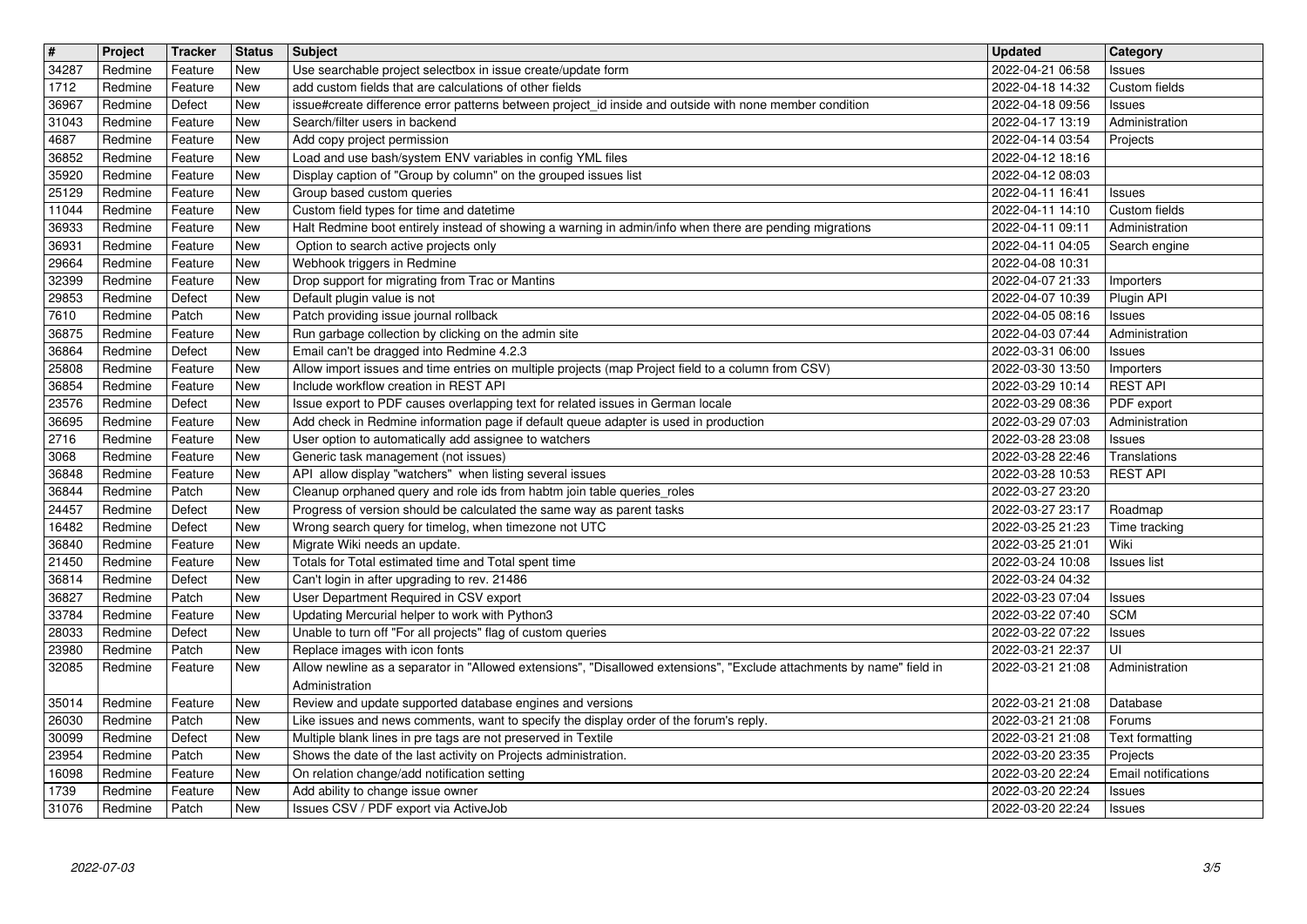| $\overline{\boldsymbol{H}}$<br>29830 | Project<br>Redmine | Tracker<br>Patch   | <b>Status</b><br>New | Subject<br>Issue CSV export options: checkboxes have no effect for columns activated in query                                                                     | <b>Updated</b><br>2022-03-19 12:59      | <b>Category</b><br>Issues               |
|--------------------------------------|--------------------|--------------------|----------------------|-------------------------------------------------------------------------------------------------------------------------------------------------------------------|-----------------------------------------|-----------------------------------------|
| 36806                                | Redmine            | Patch              | New                  | Remove rss_* deprecated methods                                                                                                                                   | 2022-03-19 11:36                        |                                         |
| 33415<br>36801                       | Redmine<br>Redmine | Defect<br>Defect   | New<br>New           | Issue#closable? doesn't handle the case of issues with open subtask(s) ánd being blocked by other open issue(s)<br>Rails Autoload Paths contain plugin libs twice | 2022-03-19 11:26<br>2022-03-18 22:25    | luı<br>Plugin API                       |
| 31505                                | Redmine            | Patch              | New                  | Mark edited journal notes as "Edited"                                                                                                                             | 2022-03-18 19:44                        | Issues                                  |
| 21493<br>16069                       | Redmine<br>Redmine | Patch<br>Patch     | New<br>New           | Tweak colors of default theme<br>Allow configuration of API limit instead of hardcoding at 100                                                                    | 2022-03-18 19:43<br>2022-03-18 19:43    | UI<br><b>REST API</b>                   |
| 34070                                | Redmine            | Feature            | New                  | Allow setting a grace period when forcing 2FA                                                                                                                     | 2022-03-18 19:05                        | Accounts / authentication               |
| 17132<br>36794                       | Redmine<br>Redmine | Feature<br>Defect  | New<br>New           | add ability set "private note" visibility for specific role<br>Issue copying ignores workflow rules                                                               | 2022-03-18 17:11<br>2022-03-17 16:46    | Issues permissions                      |
| 36785                                | Redmine            | Feature            | New                  | Extension rest api                                                                                                                                                | 2022-03-17 13:10                        | <b>REST API</b>                         |
| 6166<br>36581                        | Redmine<br>Redmine | Feature<br>Defect  | New<br>New           | Support german umlauts and whitespaces in login string<br>Clicking the "New repository" button causes a 404 error                                                 | 2022-03-16 09:16<br>2022-03-13 08:54    | Accounts / authentication<br><b>SCM</b> |
| 36059                                | Redmine            | Defect             | New                  | Fulltext search in timelog comments                                                                                                                               | 2022-03-13 06:44                        | Search engine                           |
| 664<br>239                           | Redmine<br>Redmine | Feature<br>Patch   | New<br>New           | User can choose what page he want's to be Start page<br>Adds two blocks for my/page and fixes a report bug                                                        | 2022-03-11 03:13<br>2022-03-10 21:35    | luı<br>My page                          |
| 251                                  | Redmine            | Patch              | New                  | Patch for Feature Request #9785 (Default issues due date == assigned target version date)                                                                         | 2022-03-10 21:19                        |                                         |
| 36742<br>36739                       | Redmine<br>Redmine | Patch<br>Feature   | New<br>New           | Scroll to top button<br>Copy issue without notification on old issue                                                                                              | 2022-03-10 19:37<br>2022-03-09 02:23    | Issues                                  |
| 36735                                | Redmine            | Defect             | New                  | Realitons error                                                                                                                                                   | 2022-03-07 12:00                        | Issues                                  |
| 36515<br>5973                        | Redmine<br>Redmine | Defect<br>Feature  | New<br>New           | Images with absolute Path / URL not exported to PDF<br>Ability to set project icons                                                                               | 2022-03-02 23:53<br>2022-03-02 08:17    | PDF export<br>Projects                  |
| 9059<br>1385                         | Redmine<br>Redmine | Feature<br>Feature | New<br>New           | Custom fields should be editable based on role not only for admin<br>Script for import from JIRA                                                                  | 2022-03-01 18:04<br>2022-03-01 09:01    | Custom fields<br>Importers              |
| 36719                                | Redmine            | Defect             | New                  | Projects page doesn't show project summary correctly if it contains a table                                                                                       | 2022-02-28 17:55                        | Projects                                |
| 29824<br>36711                       | Redmine<br>Redmine | Feature<br>Feature | New<br>New           | Add user initials as a Gravatar icon fallback<br>Various features for MailHandler                                                                                 | 2022-02-27 23:33<br>2022-02-26 23:12    | UI<br>Email receiving                   |
| 36702                                | Redmine            | Feature            | New                  | Inline autocomplete for versions                                                                                                                                  | 2022-02-25 09:06                        |                                         |
| 24808<br>10048                       | Redmine<br>Redmine | Feature<br>Defect  | New<br>New           | OAuth2 support for Redmine API Apps (OAuth2 Provider)<br>Secondary sorting after sorting by parent task                                                           | 2022-02-24 19:57<br>2022-02-24 16:47    | <b>REST API</b><br>Issues               |
| 36700                                | Redmine            | Defect             | New                  | redmine:email:receive_imap truncate body email                                                                                                                    | 2022-02-24 15:59                        | Email receiving                         |
| 36574<br>36679                       | Redmine<br>Redmine | Defect<br>Feature  | New<br>New           | context-menu on task<br>Export a version as changelog text                                                                                                        | 2022-02-24 13:53<br>2022-02-22 00:28    | l UI<br>Roadmap                         |
| 34040                                | Redmine            | Feature            | New                  | Include all notes in issue list csv                                                                                                                               | 2022-02-20 08:49                        | Issues list                             |
| 36659<br>16730                       | Redmine<br>Redmine | Feature<br>Patch   | New<br>New           | Add "auth_source_id" to GET request for Endpoint /users.:format<br>Fix ordering in ApplicationHelper method principals_options_for_select                         | 2022-02-18 10:22<br>2022-02-17 09:40    | <b>REST API</b><br>Issues               |
| 10117                                | Redmine            | Feature            | New                  | 'Permission - Project - Manage Groups' required                                                                                                                   | 2022-02-16 08:29                        | Groups                                  |
| 32762<br>36634                       | Redmine<br>Redmine | Defect<br>Defect   | New<br>New           | Unicode character fails edit Issue<br>Usability: change "are you sure" texts.                                                                                     | 2022-02-14 20:51<br>2022-02-14 12:36 UI |                                         |
| 35582                                | Redmine            | Defect             | New                  | Error: Template::Error (Tried to load unspecified class: ActiveSupport::HashWithIndifferentAccess)                                                                | 2022-02-13 10:04                        | Administration                          |
| 2047<br>11672                        | Redmine<br>Redmine | Feature<br>Feature | New<br>New           | Add SVG support, like images<br>List related issues grouped by category                                                                                           | 2022-02-10 16:24<br>2022-02-10 13:27    | Attachments<br>Issues                   |
| 36542                                | Redmine            | Defect             | New                  | projects.xml API doens't include closed projects since redmine v4.1                                                                                               | 2022-02-10 10:14                        | <b>REST API</b>                         |
|                                      |                    |                    |                      |                                                                                                                                                                   |                                         |                                         |
|                                      |                    |                    |                      |                                                                                                                                                                   |                                         |                                         |
|                                      |                    |                    |                      |                                                                                                                                                                   |                                         |                                         |
|                                      |                    |                    |                      |                                                                                                                                                                   |                                         |                                         |
|                                      |                    |                    |                      |                                                                                                                                                                   |                                         |                                         |
|                                      |                    |                    |                      |                                                                                                                                                                   |                                         |                                         |
|                                      |                    |                    |                      |                                                                                                                                                                   |                                         |                                         |
|                                      |                    |                    |                      |                                                                                                                                                                   |                                         |                                         |
|                                      |                    |                    |                      |                                                                                                                                                                   |                                         |                                         |
|                                      |                    |                    |                      |                                                                                                                                                                   |                                         |                                         |
|                                      |                    |                    |                      |                                                                                                                                                                   |                                         |                                         |
|                                      |                    |                    |                      |                                                                                                                                                                   |                                         |                                         |
|                                      |                    |                    |                      |                                                                                                                                                                   |                                         |                                         |
|                                      |                    |                    |                      |                                                                                                                                                                   |                                         |                                         |
|                                      |                    |                    |                      |                                                                                                                                                                   |                                         |                                         |
|                                      |                    |                    |                      |                                                                                                                                                                   |                                         |                                         |
|                                      |                    |                    |                      |                                                                                                                                                                   |                                         |                                         |
|                                      |                    |                    |                      |                                                                                                                                                                   |                                         |                                         |
|                                      |                    |                    |                      |                                                                                                                                                                   |                                         |                                         |
|                                      |                    |                    |                      |                                                                                                                                                                   |                                         |                                         |
|                                      |                    |                    |                      |                                                                                                                                                                   |                                         |                                         |
|                                      |                    |                    |                      |                                                                                                                                                                   |                                         |                                         |
|                                      |                    |                    |                      |                                                                                                                                                                   |                                         |                                         |
|                                      |                    |                    |                      |                                                                                                                                                                   |                                         |                                         |
|                                      |                    |                    |                      |                                                                                                                                                                   |                                         |                                         |
|                                      |                    |                    |                      |                                                                                                                                                                   |                                         |                                         |
|                                      |                    |                    |                      |                                                                                                                                                                   |                                         |                                         |
|                                      |                    |                    |                      |                                                                                                                                                                   |                                         |                                         |
|                                      |                    |                    |                      |                                                                                                                                                                   |                                         |                                         |
|                                      |                    |                    |                      |                                                                                                                                                                   |                                         |                                         |
|                                      |                    |                    |                      |                                                                                                                                                                   |                                         |                                         |
|                                      |                    |                    |                      |                                                                                                                                                                   |                                         |                                         |
|                                      |                    |                    |                      |                                                                                                                                                                   |                                         |                                         |